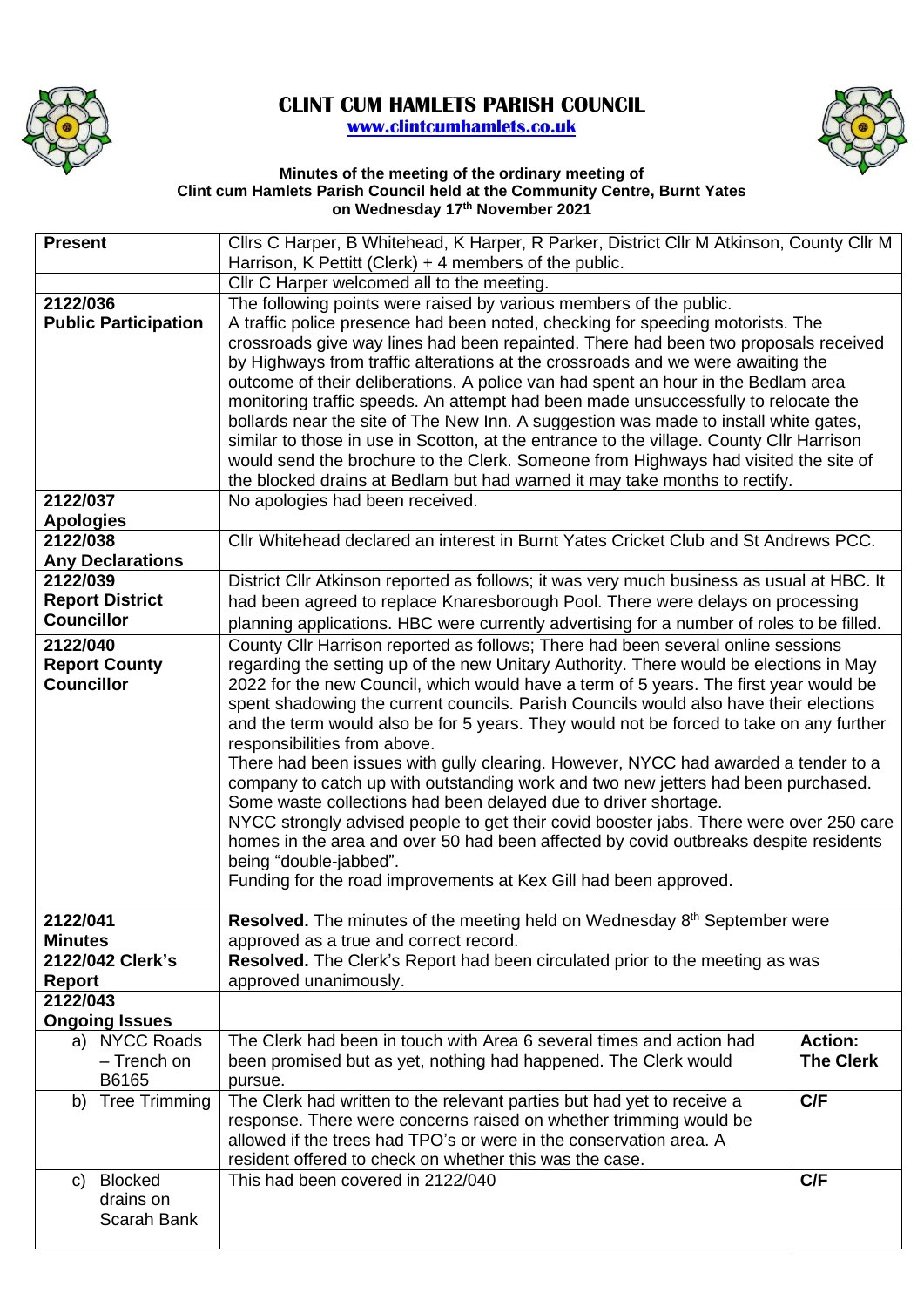| $\mathsf{d}$ | Grass                        | The Clerk had written to the Cricket Club, but as yet had received no                                                   | C/F                 |
|--------------|------------------------------|-------------------------------------------------------------------------------------------------------------------------|---------------------|
|              | Cuttings,                    | response.                                                                                                               |                     |
|              | Cricket Nets,                |                                                                                                                         |                     |
|              | Subletting of                |                                                                                                                         |                     |
|              | the Cricket                  |                                                                                                                         |                     |
|              | Club                         |                                                                                                                         |                     |
| e)           | <b>Notice Board</b>          | There had been no response from a second supplier who had been                                                          | C/F                 |
|              |                              | contacted by Cllr C Harper. 2 further quotes were needed to satisfy                                                     |                     |
|              | Tarmac on                    | financial regulations, before a decision could be taken.<br>The raised manhole had been identified as Yorkshire Water's | <b>Action:</b>      |
| f            | Springfield                  | responsibility. The Clerk would contact them.                                                                           | <b>The Clerk</b>    |
|              | Footpath                     |                                                                                                                         |                     |
| g)           | <b>Cricket Club</b>          | Covered in 2122/043d                                                                                                    | C/F                 |
|              | Gates                        |                                                                                                                         |                     |
| h)           | Update on                    | This item was to be carried forward.                                                                                    | C/F                 |
|              | Phone Box                    |                                                                                                                         |                     |
| i)           | 2 <sub>nd</sub>              | A grant of £500 had been confirmed from County Cllr Harrison. The clerk                                                 | <b>Action:</b>      |
|              | Defibrillator                | would investigate prices for the equipment, installation, and training.                                                 | <b>The Clerk</b>    |
| j)           | Speeding                     | This had been covered in 2122/036                                                                                       | C/F                 |
|              | Protocol                     |                                                                                                                         |                     |
| $\mathsf{k}$ | Clearing of                  | This had been raised with Area 6, but, as yet there had been no                                                         | C/F                 |
|              | dangerous                    | response.                                                                                                               |                     |
|              | footpaths                    |                                                                                                                         |                     |
| $\mathbf{D}$ | <b>Potential PC</b>          | Cllr C Harper was due to have a meeting regarding this item.                                                            | <b>Action: Cllr</b> |
|              | responsibility               |                                                                                                                         | <b>C</b> Harper     |
|              | for Poor Land                |                                                                                                                         |                     |
|              | Committee                    |                                                                                                                         |                     |
|              | m) Potential fee             | As above 2122/043 l).                                                                                                   | <b>Action CIIr</b>  |
|              | payable to<br>school for bus |                                                                                                                         | <b>C</b> Harper     |
|              | shelter                      |                                                                                                                         |                     |
|              | n) Usage of                  | Resolved                                                                                                                | <b>Resolved</b>     |
|              | Community                    |                                                                                                                         |                     |
|              | field.                       |                                                                                                                         |                     |
| 2122/044     |                              |                                                                                                                         |                     |
|              | <b>Financial Matters</b>     |                                                                                                                         |                     |
| a)           | Bank                         | The Clerk had circulated a report previously. The balance in hand at the                                                | <b>Resolved</b>     |
|              | Reconciliation               | bank after considering cheques to be signed was £11,141.21.                                                             |                     |
|              | and budget                   | Resolved: The RFO's report was accepted.                                                                                |                     |
|              | comparison                   |                                                                                                                         |                     |
|              | <b>YTD</b>                   |                                                                                                                         |                     |
| b)           | Schedule of                  | Resolved. The following payments were agreed.                                                                           | <b>Resolved</b>     |
|              | Payments                     | Clerk's Salary Q2 £436.80<br>HMRC Q2 £109.20                                                                            |                     |
|              |                              | Zurich Insurance £ 349.59                                                                                               |                     |
|              |                              | GC Groundcare Services £1,250.00                                                                                        |                     |
|              |                              | HBC Play Area Report £72.00                                                                                             |                     |
|              |                              | Clerk's Expenses £28.05                                                                                                 |                     |
|              |                              | Bay Horse Community Centre £50.00                                                                                       |                     |
| C)           | <b>Budget for</b>            | Resolved. The budget for the next financial year was set at £4,600 and                                                  | <b>Resolved</b>     |
|              | 2022/2023                    | agreed unanimously.                                                                                                     |                     |
| d)           | Insurance                    | Resolved. The quote from Zurich Insurance was accepted unanimously.                                                     | <b>Resolved</b>     |
|              | 2022/2023                    |                                                                                                                         |                     |
| e)           | <b>Bank Mandate</b>          | Resolved. To look at banking requirements following the May elections.                                                  | <b>Resolved</b>     |
| f)           | To discuss the               | <b>Resolved.</b> The Clerk was asked to send out tender documents with a                                                | <b>Action:</b>      |
|              | tender                       | view to deciding on a supplier at the January meeting. In addition, he was                                              | <b>The Clerk</b>    |
|              | process for                  | asked to thank all those who had assisted with grass cutting over the                                                   |                     |
|              | grass cutting                | year.                                                                                                                   |                     |
|              | 2022/2023                    |                                                                                                                         | <b>Resolved</b>     |
| g)           | To accept the<br>quote       | Resolved. A quote had been received and it was unanimously agreed to<br>accept it                                       |                     |
|              |                              |                                                                                                                         |                     |